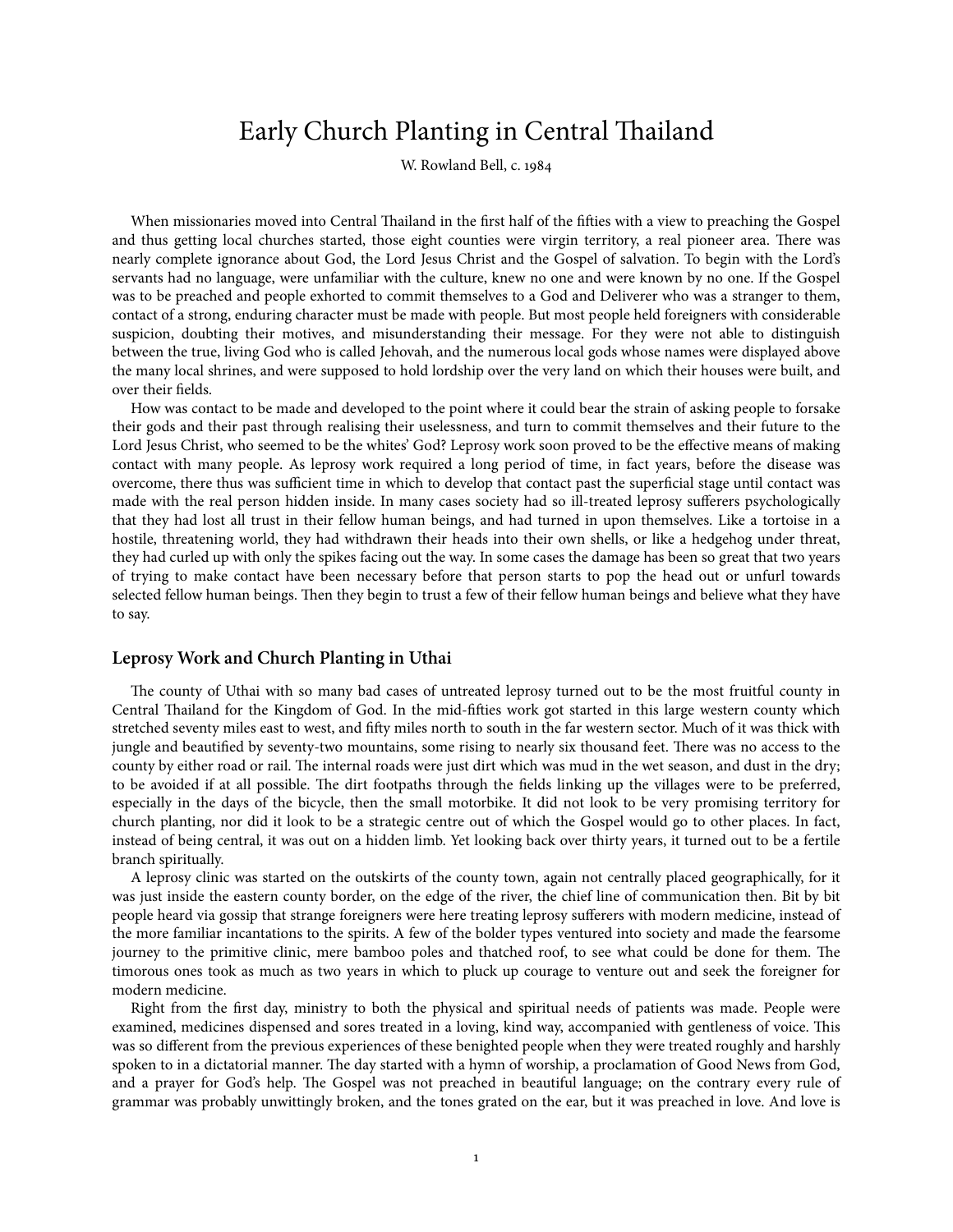able to cross all language barriers. Later in the morning a period of Bible teaching was given. Also there was the steady gossiping of the Gospel as the nurse treated the sores, touching the skin of people who had never felt the touch of a human hand for years. The handling of those sores was a most eloquent language conveying meaning easy to be understood. The nurse talked to them about their health, their anxieties and concerns, about their family, their fields and farm animals. And the clinic evangelist sat beside the waiting patient with open Bible, and asked them about their home situation, thus getting to know them and their situation, and showing a concern for every aspect of their lives. All this was new and strange to the patients. They had not been used to people showing an interest and concern in them personally.

Hearts began to open and interest arise, so that they took note of what was being said concerning the Good News from God who was inviting them to come to Him, promising not to throw them away like trash, as their fellow humans did. Great was the thrill to stand before these helpless people covered in smelly sores, fingers missing and noses receding, and proclaim the message of Grace, knowing that God Himself was proffering His only Son to them who had been despised and rejected by human society. God had mercy on both His servants and hearers and gave believing hearts in the early stages. Thus a little group of Christians, all suffering from leprosy, came into being. A beach-head had been made for the Gospel. From now on the Gospel was going to spread out through the county and triumph over man-made ways of merit-making.

Baptisms were held in the nearby river and thus a visible church was formed. One of those baptised on that first day was Mr Jer, a Chinese charcoal merchant. His brother, Mac, was to be baptised, but not he. Nevertheless, he dashed down the bank and into the water, asking to be baptised too. Hesitatingly, those officiating complied, wondering if it was right to do so, for he had not been to any preparation classes. Thirty years of time have proved that it was right. But, as for his brother Mac, he prospered financially over the years and became a businessman, throwing the Lord away, so much so that when his Christian mother died he hired sixty-five priests to perform meritmaking ceremonies for her at a cost of thirty thousand baht, the price of a decent middle class house.

Among those early leprosy patients in Uthai there was a harvest ready for reaping; and it was reaped despite inadequacies in language and knowledge of culture. Soon a group was organised into a local church. One member loaned a plot of land, and another member sold a field to raise money to buy the materials, and the church's place of worship went up to the glory of God's grace. A new and holy society had been formed. Once more these deprived people were inter-relating, and on a much higher level for they were now related to God, who through His Spirit had taken up residence in them individually and as a group. A new type of temple made of human beings was now present in a country filled with hundreds of man-made temples dedicated to local gods.

These new leprosy Christians needed teaching to build them up and help them function as active Christians. Apart from regular Bible teaching at the monthly clinics, training classes were held weekly to equip them and give them practice in personal work, leading meetings, preaching and Sunday School teaching. From the very beginning the Christians were expected to take part in the worship service, in leading, praying and preaching, and as things advanced to go and preach in other emerging groups.

They also bore witness to their Saviour. Fingerless and toeless, Mr Thongyou was a good example. He was in very poor health and had expected to die, so had disposed of his land to his policeman brother, who squandered it on whisky. Through care and treatment death was beaten off, and Mr Thongyou was converted becoming a man full of life. He taught himself to read and started to witness, first to his own relatives, even to the extent of following his brother-in-law ploughing the fields. His sister and brother-in-law were converted and a worship service started in their house for non-leprosy people. Thus through leprosy sufferers contact was made with 'well' people.

By the end of the fifties a programme of Short Term Bible Schools was introduced. This gave Christians an opportunity to study in greater depth one book of the Bible, one doctrine and a practical subject such as personal work, how to lead a worship service, how to preach. They got practice as well as theory. The leprosy Christians took these week-long courses for several years until replaced by another programme of systematic teaching.

By the beginning of the sixties Uthai Sala Church<sup>1</sup> was big enough and mature enough to have elders. A course of study was given on eldership. Then the congregation chose their first elders. Thus the church soon learned to be selfgoverning under the direct Lordship of Jesus Christ.

As the leprosy work grew and spread both in Uthai county and the rest of Central Thailand, so the number of Christians steadily grew. It was soon realised that scattered and often isolated leprosy Christians needed more

<sup>.</sup> A sala is a simple shelter, usually just posts, a thatch roof and open sides. Because the leprosy clinics were held in such simple structures, the emerging leprosy church was called the Sala Church.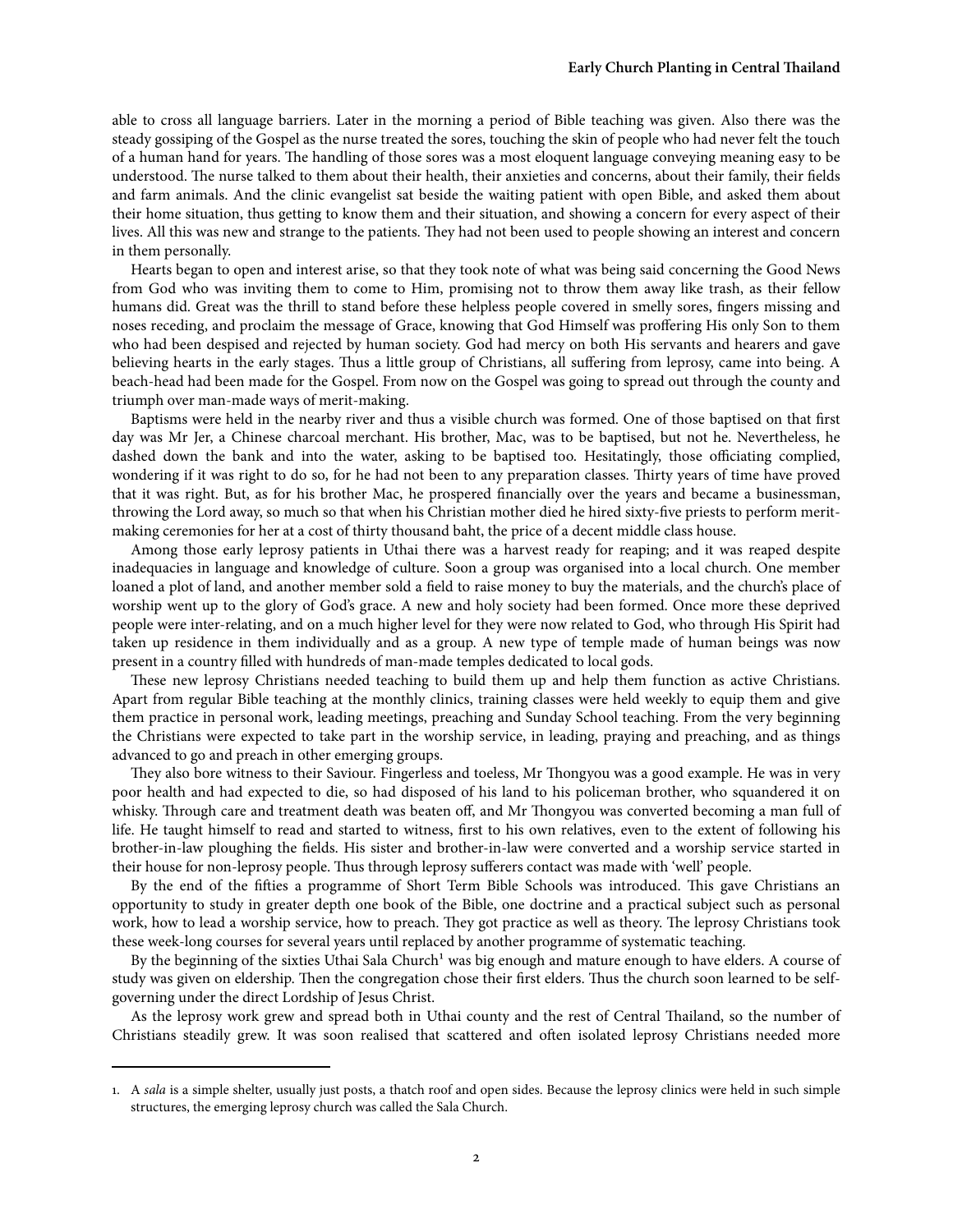#### **Early Church Planting in Central Thailand**

fellowship than could be provided for in the monthly services, where there may be only three or four present. So the Uthai Sala Church organised a conference which grew to be an annual event run by an elected organising committee. As the conference lasted for three or four days and people came from long distances, it was necessary to build primitive sleeping accommodation and dining shelter. So people went into the surrounding fields to gather straw and pieces of wood with which to build the booths. Bamboo was split and made into tables and benches. A simple kitchen was built as well as a special fireplace on which to cook rice for two hundred people. In the meeting hall (shelter) itself people just sat on the floor, as they would in their own homes. Well-known national preachers were invited to come and address these keen people, three or four times per day for three days. Just meeting together as a Christian group of two hundred or more people to share blessings and exhorting one another to endure patiently the subtle persecution, was a great blessing in itself to these people. They never noticed the primitive conditions of sleeping rough. To them it was like heaven, and they talked away into the night. These annual meetings carried on for nearly twenty years until the Association of Sala Churches and the Association of Well Churches amalgamated, and the venue for the annual conference was moved to the permanent Hang Nam Conference Centre where it was no longer necessary to go into the fields to gather straw for sleeping booths.

With responsibility for looking after the affairs of the church being gradually handed over to the Christians from the very beginning, several of the members felt the need for further training. There was no Bible school in Central Thailand, so these men had to go over to North East Thailand where the Christian and Missionary Alliance had opened a Bible School specifically for those suffering from leprosy, and called it Maranatha. Some did the year's course, such as Mr Jer the charcoal merchant, and Mr Samut the farmer. But several stayed for the full four-year course, such as Mr Thongyou, Mr Boonmee and Miss Sawang. All these Christians were 'mature students', that is mature in years, being in their thirties or early forties, but not mature academically. None of them had more than four years of poor primary schooling. Mr Thongyou did not even have that; he had had to teach himself to read, and harder still, to learn to write with hands which were minus all thumbs and fingers. He overcame the latter difficulty by inserting his pen under a rubber band made from lorry rubber inner tubing, placed over the palm of the hand.

Mr Thongyou returned to Uthai to become the pastor of a small group of scattered Christians in the Sawang area, twenty miles northwest of Uthai town. His feet were in poor shape, having no toes, so were in danger of breaking into ulcers if used too much. So there was need of suitable transport to visit his scattered flock. A bicycle was bought and fitted with back-pedal brake and adhering pads fixed to the handle bars. Mr Thongyou had never ridden a bicycle in his life. He was now forty-five and also fingerless. So much motivation and perseverance was needed to learn to ride a bicycle over unpaved roads, and along paths on embankments between the fields connecting the villages. He did learn, thanks to drive coming from the Grace of God within his heart. The local church was too small to support him, but other small churches all over Central Thailand each took on a share in this responsibility. Also a Danish agricultural expert trained him up to rear cockerels to supplement his living. These were fine birds reaching seven pounds in weight, so easy to sell to the Chinese restaurants. They were far superior to anything else reared locally. But they became a liability. Mr Thongyou had to sleep with his cockerels to protect them from thieves. In the end he had to stop rearing cockerels for it was too dangerous. Thieves could have shot him in order to steal these desirable birds. Mr Thongyou still had two other modes of self-support. Even though he had no fingers he learned how to cultivate a kitchen garden to supplement his diet, bringing better balance and thus propagating better diet by example. The Rehabilitation Centre in the Leprosy Wing of Manorom Christian Hospital taught him how to make teak furniture and adapted carpentry tools to be suitable for his fingerless hands.

Gradually more leprosy clinics were opened in Uthai County, gradually moving westward as the wooded territory opened up. Wherever clinics were opened small groups of leprosy believers arose, and services were organised, firstly on a monthly basis. Then as Christians became more capable these services became fortnightly, then weekly. To begin with travel was by bicycle. As the roads improved and the Japanese introduced 50 and 90 cc lightweight motorbikes, the teams became mechanised and thus were able to cover a larger area, even doing as much as a hundred mile trip in a day over roads shaped like the surface of the sea in a swell. Now preachers were able to do two or three services in different places each Sunday, taking a leprosy Christian along to share in the ministry. Care had to be taken that feet without feeling did not get burnt on the exhaust or get into the back wheel.

With improved communication came the opening up of the vast area of Western Uthai to new settlers in search of more fertile and better watered land. The large trees, some enormous in size, were felled by logging firms and carted the fifty miles to the river at Uthai town where they were floated down to Bangkok. The scores of logging lorries turned the dirt roads into dust tracks with a foot of powder-like dust as fine as flour. It was like riding through a foot of fine dry snow. The jungle was steadily pushed back and the burnt stump-ridden land turned into fields in which to grow maize, beans and peanuts for the Japanese market. The Government portioned out land to settlers, twenty acres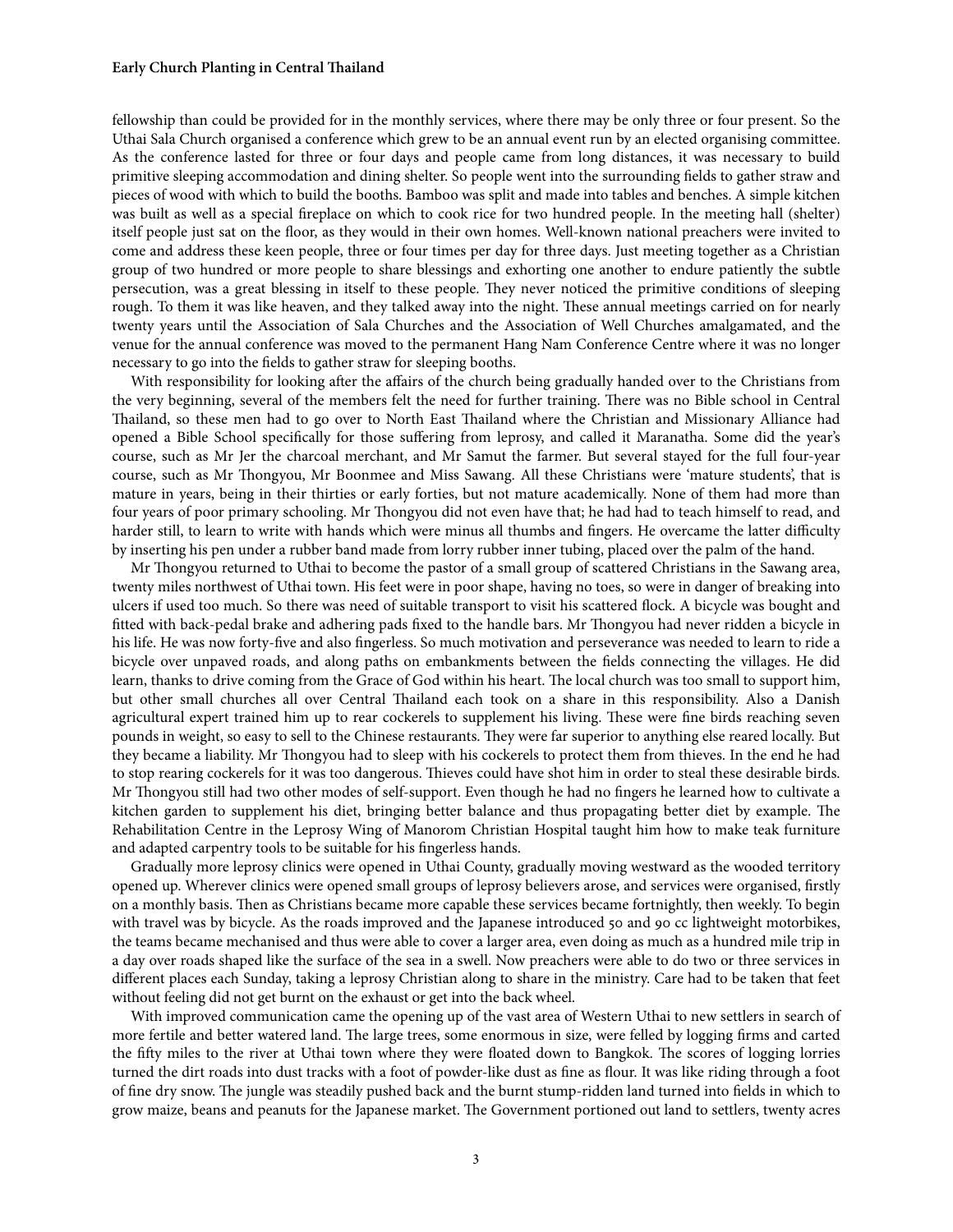per person. Among the many settlers moving west were several leprosy Christians. One of these was Mr Prasert who farmed impoverished land in Dong Yen (cool woods) village three miles from Uthai town. A little worship service was held in his house until he moved west. Mr Prasert and his family and his brother's family all moved thirty miles west in search of better farming land and settled in Edang just outside a Karen tribal village in front of the big mountain. Then came the long strenuous task of converting the jungle into fields. At that time he was only a nominal Christian. But when his brother and sister-in-law died of the common 'jungle fever', a form of malaria, and he himself was seriously ill, he was jolted into life. What had been sown in his heart started to spring up. He was either converted or revived and became an active Christian holding worship services in his house, and witnessing to the greatness of God's saving acts. People were converted, even one or two from the Karen village. Leprosy Christians in eastern Uthai heard about the better soil and more adequate rainfall so they ventured out west too and joined Mr Prasert. Thus a Christian community was formed as a result of this leprosy patient. Over the years the community has grown and carried on an effective witness in other areas and other groups of Christians have arisen.

Mr Boonmee had returned from Maranatha Bible School and settled in his own village of Lao speakers, but farming was hard and harvests uncertain, only two decent harvests in five years, so he moved to join Mr Prasert at what had now become known as Larn Sak, a sub-county. There he started dry farming which the Lord blessed with good harvests, serving the Lord on Sunday. He was elected to the committee of the Association of Central Thailand Churches, and for several years was the chairman.

Mr Prasert was a musical man, both able to play traditional type instruments and to write scripts for Christian musical plays. Others also were able to play and sing. A drama group was formed to be used as an evangelistic instrument to proclaim and portray the Gospel in play, song and speech. This was a most acceptable mode of conveying truth, for it was culturally in keeping with what the people were used to. Rural people don't read newspapers. (There are none on sale). Instead the news is versified and set to tunes calypso fashion, and sung at fairs and other gatherings. Mr Prasert used this conventional method to good effect. The group grew in size and ability and got invited all over Central Thailand to help in evangelistic campaigns. And one month each year the drama group has gone round the villages in the Larn Sak district evangelising. Now Mr Boonmee and Mr Thongchai, one of the first leprosy Christians in Central Thailand, are the full-time pastors in the Larn Sak district.

Uthai was a fruitful field for reaping and establishing small rural churches through the ministry at the Leprosy clinics and in the homes of believers. The numbers of groups having a worship service grew to over thirty. The need for preachers grew too. In order to meet this need the annual Short term Bible Schools were turned into fortnightly training sessions. Most of the churches sent along a leader or two to these sessions held from Wednesday until Thursday. During these sessions they had both theory and plenty of practice, especially in preaching. The congregation of leaders were the adjudicators of the sermons. After each sermon they passed their critical comments on to the preacher. Some of the leaders who had been to Maranatha also had a share in the teaching and counselling of these fortnightly sessions.

These training courses still did not fully meet the needs of the leaders and local churches. Nearly all the leaders never did any private study from one fortnightly session to the next. They went home promising themselves some daily study, but it never materialised. Even those having a share in the teaching at the training sessions failed to do any study. A new system was thought up and a pioneer group launched in Uthai for the Leprosy Christians who were leaders. It was eventually called the Home Bible Seminary. Each leader participating was given a month's supply of programmes of study on the Bible and was expected to do one hour's study at home each day. Once a week a tutor paid a visit, not to teach but rather to motivate and help to solve problems encountered during the week. The studies were so geared that the student was able to use them at the weekend for his teaching of the local believers. This further motivated him and he could see that the daily studies were relevant to the daily needs of those under his care. One day a month all those in the Uthai County doing the course met together to sharpen one another up, exchange experiences and encourage one another. And every year there is a week's residential course which emphasises practice and giving out. With this scheme now into its fih year there is no need for Christian leaders with both family responsibilities and local church responsibilities to go away to Bible School. They get training on the job instead.

As the years have passed by so the families of the early Leprosy Christians have grown up, and free from leprosy too. Several of them have gone to either Bible School or Theological College and have returned to be the pastors and Bible teachers in their area. Uthai Town Church has grown to over fifty strong, and so has the place of worship. It is no longer just a corrugated roof shelter resting on poles, but is a big two-storey brick and concrete building with facilities for conferences and weekend seminars and accommodation for Christians in other areas coming for Short Term Residential Bible Schools.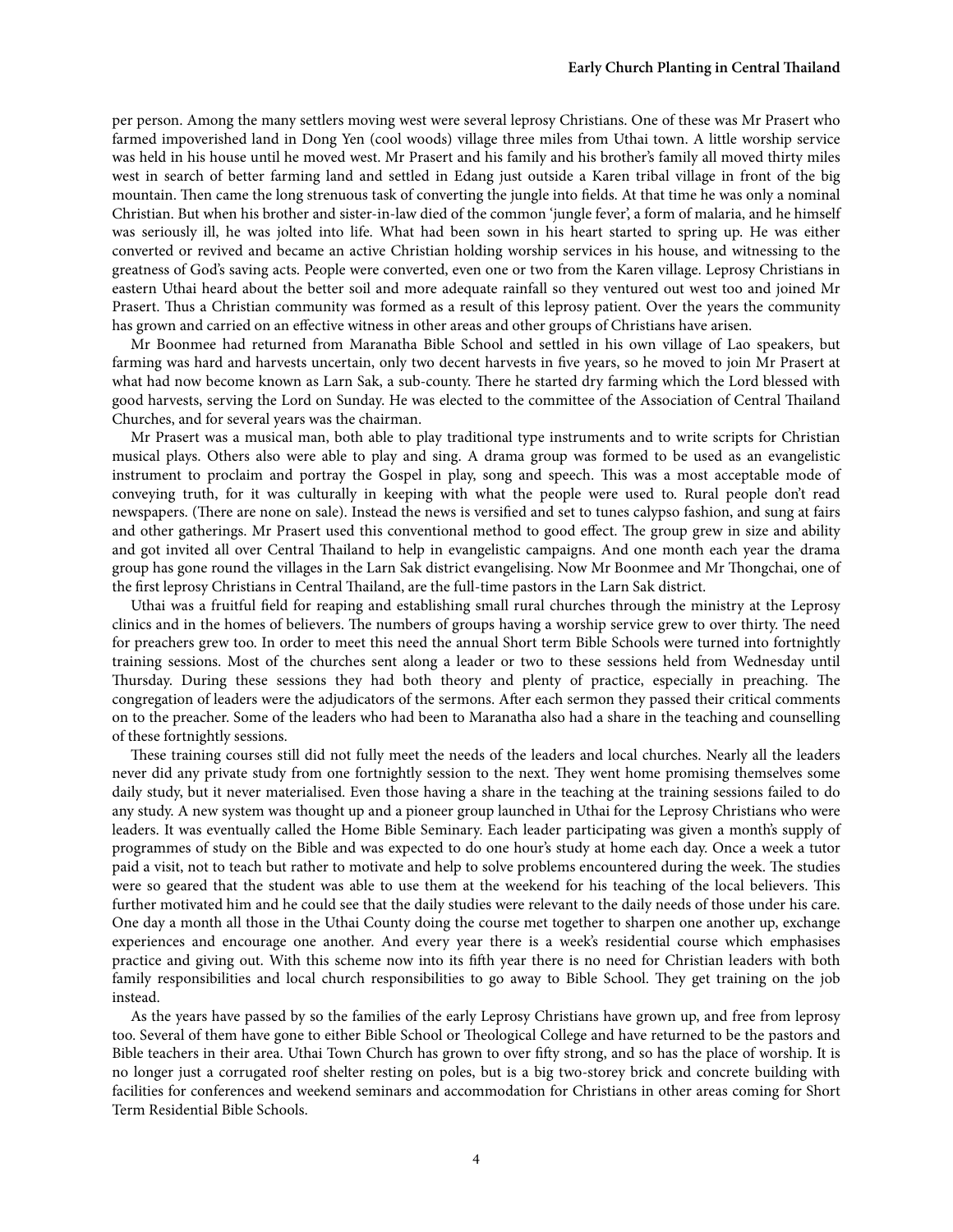### **Early Church Planting in Central Thailand**

Not only has the building changed, but also the nature of the membership. No longer are leprosy Christians in the majority. In fact they are fast becoming a small minority as the membership grows. Leprosy work has been a good bridge or beach head into the community as a whole. It gave the first essential points of contact with people by which the work of Church planting could get started, then spread into the much larger but more resistant community of socalled 'well' people.

## **e Stigma of Leprosy and Church Planting**

The story of Church Planting through Leprosy work in County Uthai is much brighter than in most other counties. Out of the eight counties of Central Thailand half the Christians are in the single county of Uthai, yet just as effective a leprosy work is carried on in the seven other counties, so there is contact made. Just over the border from Uthai there is the sub-county of Watsing where Leprosy work has been carried on for over thirty years. Two clinics were opened and now there are five or six points of dispensing medicines. To begin with the work looked promising church-wise. Early on two leprosy sufferers were converted and were baptised at the opening ceremony of the Manorom Christian Hospital in August 1956. These two are now in full-time service but outside their county of birth; one, Mr Thongchai, whom we have mentioned is a pastor in Larn Sak, Uthai. Mr Sawaeng, a school teacher, is a Bible teacher in Northeast Thailand. But no one from either of these extended families has become a Christian, even though much witness and intercession has been made.

One of the clinics is out in the village of Nongjik. It was held in the grounds of Mr Sawaeng's mother-in-law. Things started well. Within two years over twenty people met for worship on Sunday and eighteen were baptised. It was hoped that these eighteen would give access to many homes and contact with many people. Actually there was access and contact but nothing came of it. Bit by bit the members moved away or died, so the group dwindled to four or five. And no new life was added. This group of eighteen leprosy sufferers becoming Christian and meeting together for worship in a single village was very conspicuous. The people throughout Watsing knew of them and came to the conclusion that Christianity was for those with leprosy. Also there was the big hurdle of stigma attached to leprosy. A group of eighteen disfigured people meeting together was off-putting rather than attracting. Well people were unwilling to join such a group, and they closed their minds to Christ, saying to themselves, He is the Saviour of leprosy sufferers not well people. But it was not all negative. Mr Laiad faithfully prayed for his own family and village. He visited every home in the village many times. He attended training classes over in Uthai to better equip himself. His wife and daughter made professions of faith, but these turned out to be mere words for man's ears. No contact had been made with the living God through Christ. Fruit did come, however, in the next village. Mr Laiad spoke to a jobbing carpenter farmer, Mr Put, about Christ. This man was prepared of the Lord; he believed and has grown steadily. His work has prospered so that he is now a building contractor. He has moved into the town of Watsing and become the leader of a group of believers. He, in turn, on his visits to an older brother in another village, bore witness to a young man just out of monkhood. This man was converted, went to Bible School for four years, married the daughter of a pastor, and returned. Now he is serving the Lord full-time in Watsing where they are well on the way to getting a town church started which will be the centre for radiating the gospel out to the rest of the sub-county with its forty-three thousand people.

Down in the area round Nong Saeng village things seemed to backfire, for instead of the group of Leprosy 'Christians' being an asset in evangelism and church planting, they became a liability. Because of the high incidence rate of leprosy in that area of six villages, a clinic was opened in Nongjik, and the simple building was used for worship services on Sundays, and for the periodic Short Term Bible School. Instead of 'Christians' growing into being responsible citizens who were light and salt, a beggar mentality set in which has persisted for years. Instead of being active doers they have been like two-week old birds in a nest, beaks wide open to receive everything mother and father can bring to them, and fighting among themselves to get the biggest 'worm'.

All is not dark in this county of Chainat, for up in the northern sub-county of Manorom there is the Leprosy Wing at the Christian Hospital. This wing has had a very important role to play in church planting throughout Central Thailand, and even much further afield. It has been the centre from which the gospel has spread out through the many outpatients at the weekly Thursday clinics, through inpatients going back home after treatment, Bible teaching and reviving of heart because of good fellowship, and through the national staff who are also leprosy sufferers going out to minister in many counties. And it has been the centre to which people have come, being both a medical and spiritual centre which gave a longish period of residence for those receiving reconstructive surgery, being stabilised to modern drugs, and attending the rehabilitation centre where they learned a suitable trade.